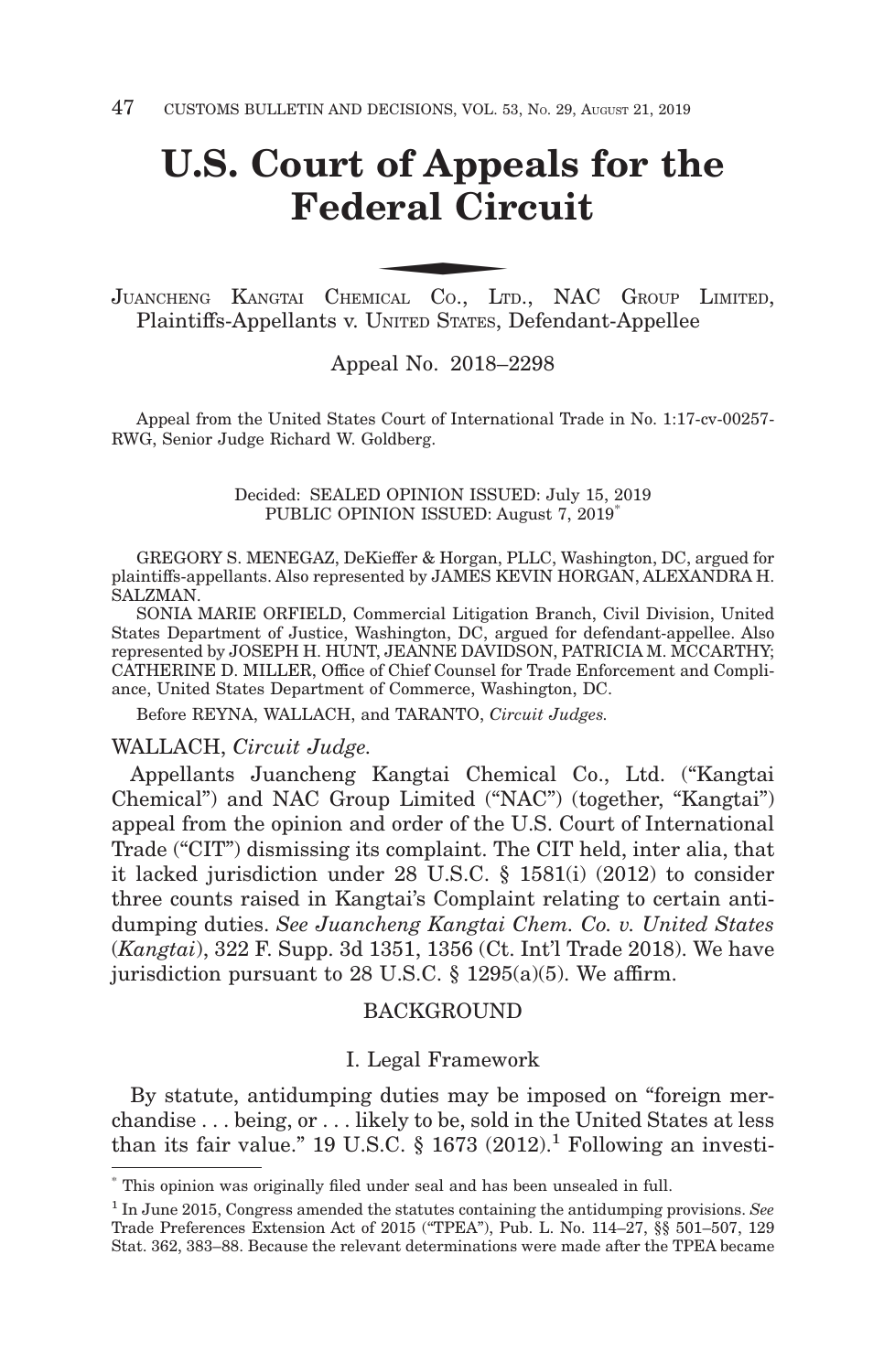gation into imposition of antidumping duties, if the U.S. Department of Commerce ("Commerce") and the U.S. International Trade Commission have made the requisite findings, Commerce "shall publish an antidumping duty order" directing U.S. Customs and Border Protection ("Customs") officers to assess duties on imports of goods covered by the investigation. *Id.* § 1673e(a); *see id.* §§ 1673, 1673a, 1677(1). Each year after the order is published, if Commerce receives a request for an administrative review of the antidumping duty order, it shall conduct such a review. *Id.*  $\S$  1675(a)(1)(B).

When conducting these reviews, Commerce typically must "determine the individual weighted average dumping margin for each known exporter and producer of the subject merchandise." 19 U.S.C. § 1677f-1(c)(1); *see Viet I-Mei Frozen Foods Co. v. United States*, 839 F.3d 1099, 1101 (Fed. Cir. 2016) (explaining that, when "it is not practical to determine individual rates for each" exporter or producer, "Commerce generally selects a subset of companies for mandatory review and determines an individual dumping rate for each of those mandatory respondents"). "A dumping margin reflects the amount by which the normal value (the price a producer charges in its home market) exceeds the export price (the price of the product in the United States) or constructed export price." *SolarWorld Ams., Inc. v. United States*, 910 F.3d 1216, 1220 (Fed. Cir. 2018) (internal quotation marks, footnote, and citation omitted); *see* 19 U.S.C. §  $1677(35)(A).<sup>2</sup>$ 

The statute explains how "normal value shall be determined" "[i]n order to achieve a fair comparison with the export price or constructed export price." 19 U.S.C. § 1677b(a). Relevant here, Commerce has found the People's Republic of China ("China") is a nonmarket economy country. *See SolarWorld*, 910 F.3d at 1220 n.3. A "non-market economy country" is "any foreign country that [Commerce] determines does not operate on market principles of cost or pricing structures, so that sales of merchandise in such country do not reflect the fair value of the merchandise." 19 U.S.C. § 1677(18)(A). "In antidumping duty proceedings involving merchandise from a non-

effective, the TPEA applies. *See Ad Hoc Shrimp Trade Action Comm. v. United States* (*AHSTAC*), 802 F.3d 1339, 1348–52 (Fed. Cir. 2015). We cite to the U.S. Code version of the statute as there are no material changes in the TPEA for purposes of this appeal.

<sup>2 &</sup>quot;When the foreign producer or exporter sells directly to an *unaffiliated* purchaser in the United States, Commerce uses [export price] as the U.S. price for purposes of the comparison." *Micron Tech., Inc. v. United States*, 243 F.3d 1301, 1303 (Fed. Cir. 2001) (citation omitted). "However, where a sale is made by a foreign producer or exporter to an *affiliated* purchaser in the United States, the statute provides for use of [constructed export price] as the [U.S.] price for purposes of the comparison." *Id.* (citation omitted). The calculation of constructed export price, as compared to export price, is subject to certain "[a]dditional adjustments." 19 U.S.C. § 1677a(d).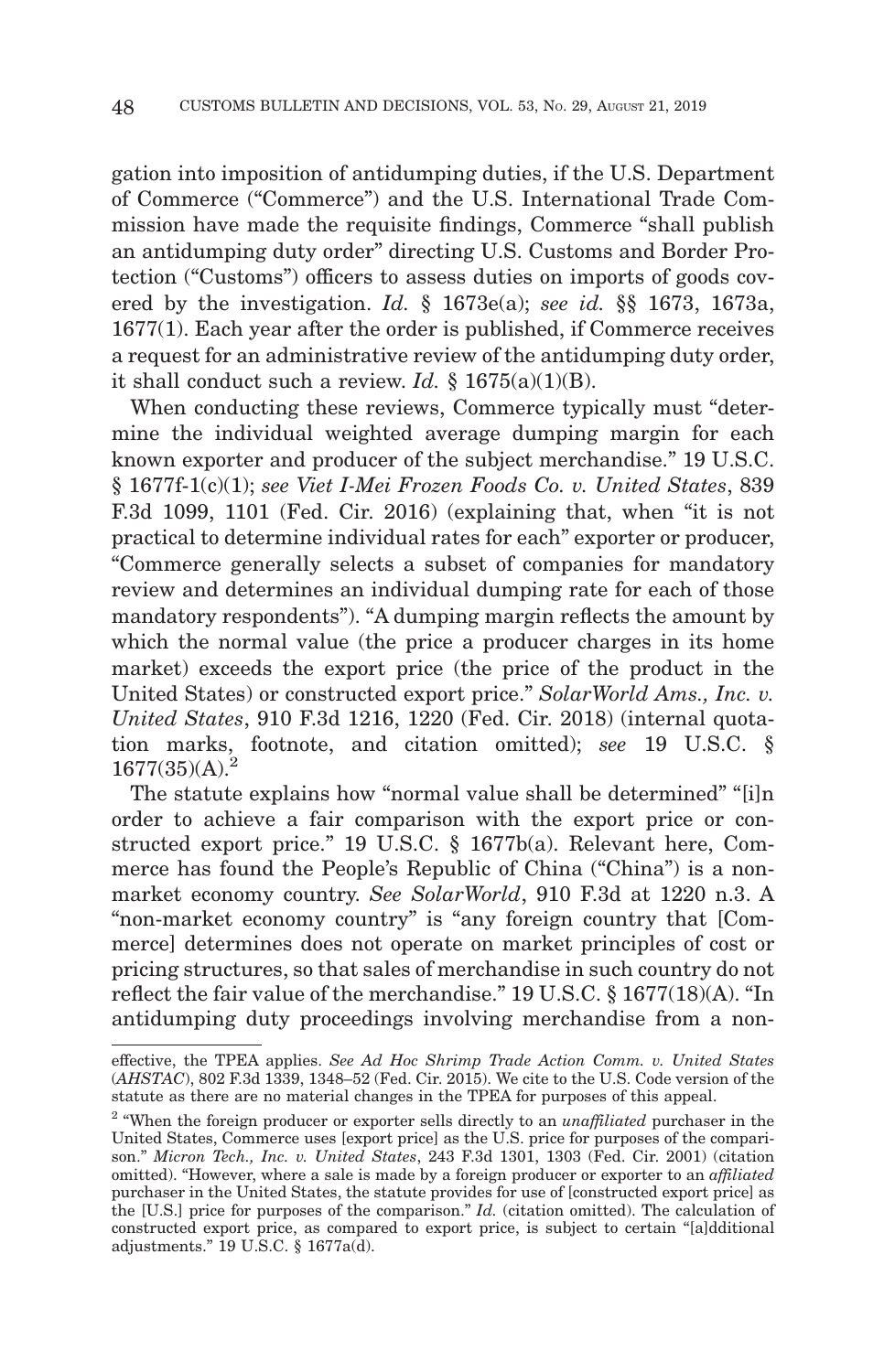market economy, . . . Commerce presumes that all respondents are government-controlled and[,] therefore[,] subject to a single countrywide rate," unless respondents "rebut this presumption" to demonstrate eligibility for separate rates, i.e., "individual dumping margins . . . for each known exporter or producer." *Dongtai Peak Honey Indus. Co. v. United States*, 777 F.3d 1343, 1349–50 (Fed. Cir. 2015) (footnote omitted) (citing, inter alia, 19 U.S.C.  $\S$  1677f-1(c)(1)).

## II. Procedural History

In 2005, Commerce published an antidumping duty order on chlorinated isocyanurates ("subject merchandise") from China. *Chlorinated Isocyanurates from the People's Republic of China* (*AD Order*), 70 Fed. Reg. 36,561, 36,561–62 (Dep't of Commerce June 24, 2005) (antidumping duty order).62 (Dep't of Commerce June 24, 2005) (antidumping duty order).62 (Dep't of Commerce June 24, 2005) (antidumping duty order).3 Related to this appeal, Commerce conducted its ninth administrative review ("AR 9") of the *AD Order*, covering the period of review ("POR") from June 1, 2013, through May 31, 2014, and tenth administrative review ("AR 10"), covering the POR from June 1, 2014, through May 31, 2015. *See Chlorinated Isocyanurates from the People's Republic of China (AR 10 Final Results)*, 82 Fed. Reg. 4852, 4852 (Dep't of Commerce Jan. 17, 2017) (final admin. review); *Chlorinated Isocyanurates from the People's Republic of China (AR 9 Final Results)*, 81 Fed. Reg. 1167, 1167 (Dep't of Commerce Jan. 11, 2016) (final admin. review). In the *AR 9 Final Results*, Commerce assigned Kangtai Chemical, which had been selected by Commerce as a mandatory respondent, a 0% antidumping duty margin. 81 Fed. Reg. at 1168. In the AR 10 Final Results, Commerce assigned Kangtai Chemical, which again had been selected by Commerce as a mandatory respondent, an antidumping duty margin of 35.05%. 82 Fed. Reg. at 4852. Regarding both AR 9 and AR 10, Commerce explained that for the exporters individually reviewed, such as Kangtai Chemical, Commerce would require cash deposits at the antidumping duty margin rate calculated, but that "for all [Chinese] exporters of subject merchandise that have not been found to be eligible for a separate rate, the cash deposit rate will be the [China] wide rate of 285.63[%]." *AR 10 Final Results*, 82 Fed. Reg. at 4853; *AR 9 Final Results*, 81 Fed. Reg. at 1168.

Following the *AR 9 Final Results*, in which Kangtai received a zero percent antidumping duty margin, Commerce issued liquidation in-

<sup>3</sup> The subject merchandise includes "derivatives of cyanuric acid, described as chlorinated striazine triones," that have "three primary chemical compositions" and "are available in powder, granular, and tableted forms." *AD Order*, 70 Fed. Reg. at 36,561.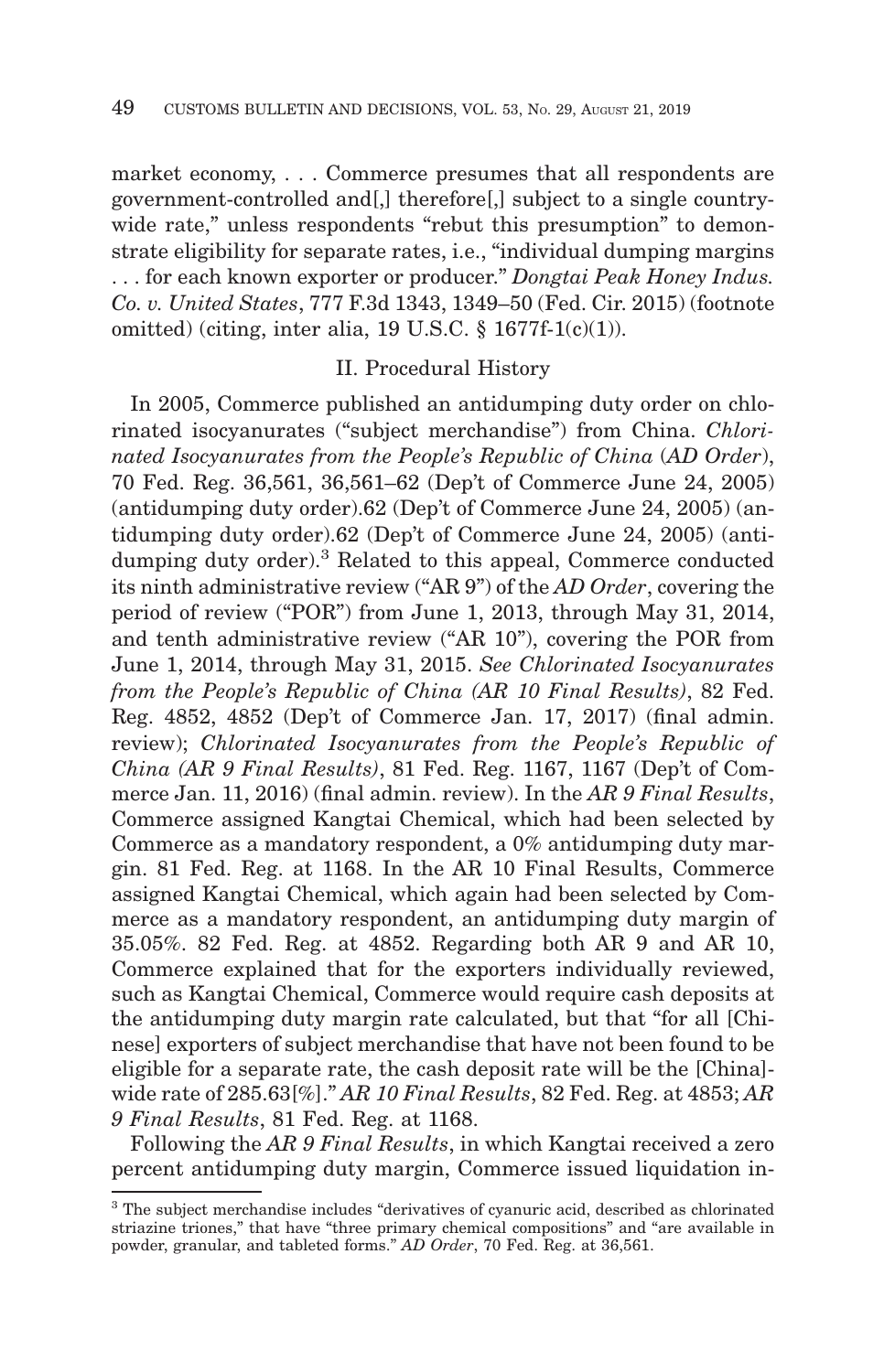structions to Customs. *See* J.A. 101–04. The AR 9 liquidation instructions ordered Customs to assess a rate of \$0.00 per metric ton on all shipments of subject merchandise "exported by [Kangtai Chemical], imported by or sold to" NAC, "and *entered*, or withdrawn from warehouse, for consumption during the period 06/01/2013 through 05/31/ 2014," which is the POR covered by AR 9. J.A. 102 (emphasis added). The AR 10 liquidation instructions similarly set liquidation rates in U.S. dollars per metric ton for shipments of subject merchandise based on the margins calculated in the *AR 10 Final Results* "exported by [Kangtai Chemical], imported by or sold to [specified purchasers, not including NAC], and entered, or withdrawn from warehouse, for consumption during the period 06/01/2014 through 05/31/2015." J.A. 106 For entries made during the POR associated with AR 10 "not covered" by the above instruction in the AR 10 liquidation instructions (thereby including exports by Kangtai Chemical imported by NAC), Commerce instructed Customs to "assess antidumping duties at the [China]-wide rate" of 285.63%. J.A. 106.

In October 2017, Kangtai filed its Complaint against the Government. J.A. 58. Kangtai asserted jurisdiction pursuant to  $\S$  1581(i)(2) and (i)(4). J.A. 59. According to Kangtai, Commerce improperly instructed Customs to assess an antidumping duty margin on eighteen of Kangtai's subject merchandise entries at a rate higher than the zero percent rate calculated for Kangtai's entries in the *AR 9 Final Results*. *See* J.A. 58, 63. Kangtai alleged that it made "sales [that] were invoiced at the end of" the POR associated with AR 9, but that the subject merchandise "*entered* the United States in the subsequent review," i.e., during the POR associated with AR 10. J.A. 58. According to Kangtai, Commerce "liquidated eleven of these entries," but seven remained unliquidated. J.A. 63. Kangtai alleged, inter alia, that: (1) Commerce "acted contrary to law when it assessed individual sales [at] an [antidumping duty] rate that was higher than the rate calculated upon individual review" in AR 9, J.A. 63–64 (Count I); (2) Commerce's "decision to treat the sales as if they were made by the [China-wide entity] is unsupported by substantial evidence" because "those sales were made by Kangtai," J.A. 64 (Count II); and (3) Commerce's "decision that the NAC entries were not reviewed merely because they entered in the POR subsequent to the AR in which they were reviewed was unsupported by substantial evidence as well as arbitrary and capricious," J.A. 64 (Count III). <sup>4</sup>

<sup>4</sup> The Complaint also alleged, in Count IV, that Commerce's "decision to liquidate entries prior to the expiry of the [sixty] days permitted by law to lodge an appeal was unlawful and an unreasonable litigation tactic," thereby challenging Commerce's policy to issue liquidation instructions to Customs within fifteen days of publication of its final results of an administrative review. J.A. 65. Kangtai did not challenge the CIT's dismissal of Count IV in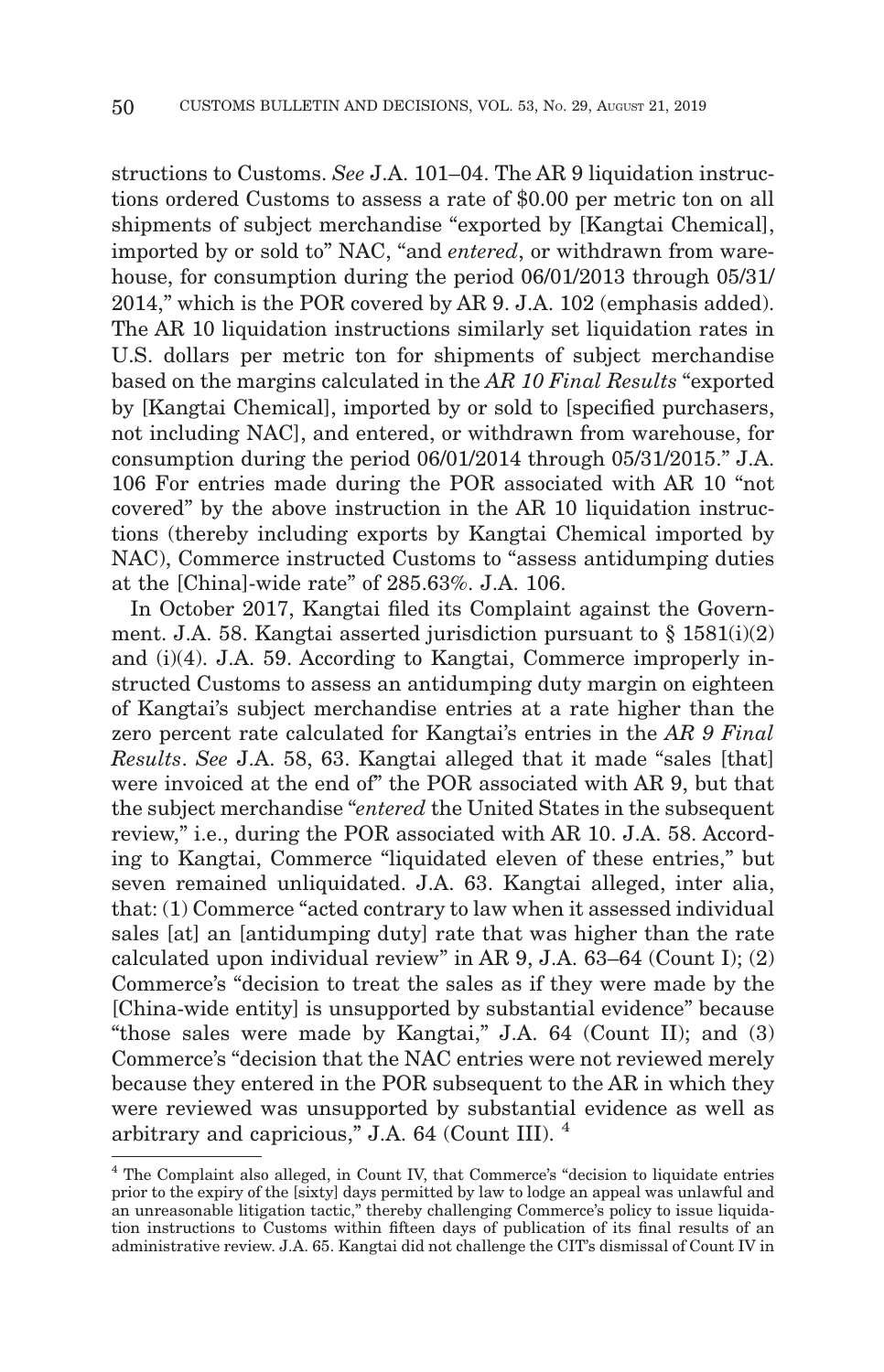The CIT held it lacked jurisdiction under § 1581(i). *Kangtai*, 322 F. Supp. 3d at 1356. The CIT explained "Kangtai cannot make out a [§] 1581(i) claim as the essence of its challenge remains directed at Commerce's use of sales and entries in its antidumping duty calculations," and this type of claim is properly brought under a different jurisdictional provision, specifically § 1581(c). *Id.* at 1358. It therefore dismissed Counts I–III of Kangtai's Complaint and entered final judgment in favor of the Government. *See id.* at 1356, 1360.

## DISCUSSION

## I. Standard of Review and Legal Standard

We review the CIT's jurisdictional determination de novo. *See Sunpreme Inc. v. United States*, 892 F.3d 1186, 1191 (Fed. Cir. 2018). "Although we review the decisions of the CIT de novo, we give great weight to the informed opinion of the CIT and it is nearly always the starting point of our analysis." *Nan Ya Plastics Corp. v. United States*, 810 F.3d 1333, 1341 (Fed. Cir. 2016) (internal quotation marks, brackets, ellipsis, and citation omitted). "The party invoking the CIT's jurisdiction bears the burden of establishing it. However, we must accept well-pleaded factual allegations as true and must draw all reasonable inferences in favor of the claimant." *Hutchison Quality Furniture, Inc. v. United States*, 827 F.3d 1355, 1359 (Fed. Cir. 2016) (internal quotation marks, brackets, and citations omitted). In ascertaining whether jurisdiction is proper, we look to "the true nature of the action." *Norsk Hydro Can., Inc. v. United States*, 472 F.3d 1347, 1355 (Fed. Cir. 2006) (internal quotation marks and citation omitted).

The CIT's "jurisdiction is enumerated in 28 U.S.C.  $\S$  1581(a)–(j)." *Carbon Activated Corp. v. United States*, 791 F.3d 1312, 1314 (Fed. Cir. 2015); *see* 28 U.S.C. § 1581(a)–(j). Subsections (c) and (i) of § 1581 are relevant to this appeal. Section 1581(c) confers on the CIT "exclusive jurisdiction of any civil action commenced under" 19 U.S.C. § 1516a  $(2012)$ <sup>5</sup> which includes Commerce's annual administrative reviews of antidumping duty orders. *See* 19 U.S.C. §§  $1516a(a)(2)(B)(iii)$ ,  $1675(a)(2)(C)$ . Section  $1581(i)$  sets forth the CIT's so-called "residual jurisdiction." *Carbon Activated*, 791 F.3d at 1314 (internal quotation marks omitted). Under this section, the CIT has

this appeal. *See generally* Appellants' Br.

<sup>5</sup> Congress amended § 1581(c) through Title IV of the Trade Facilitation and Trade Enforcement Act of 2015. *See* Enforce and Protect Act of 2015, Pub. L. No. 114–125, § 421(b), 130 Stat. 154, 168 (2016) ("EAPA"). EAPA expanded the CIT's § 1581(c) jurisdiction to include civil actions commenced under 19 U.S.C. § 1517 relating to evasion of antidumping and countervailing duty orders, *see id.*, but those amendments are not relevant here.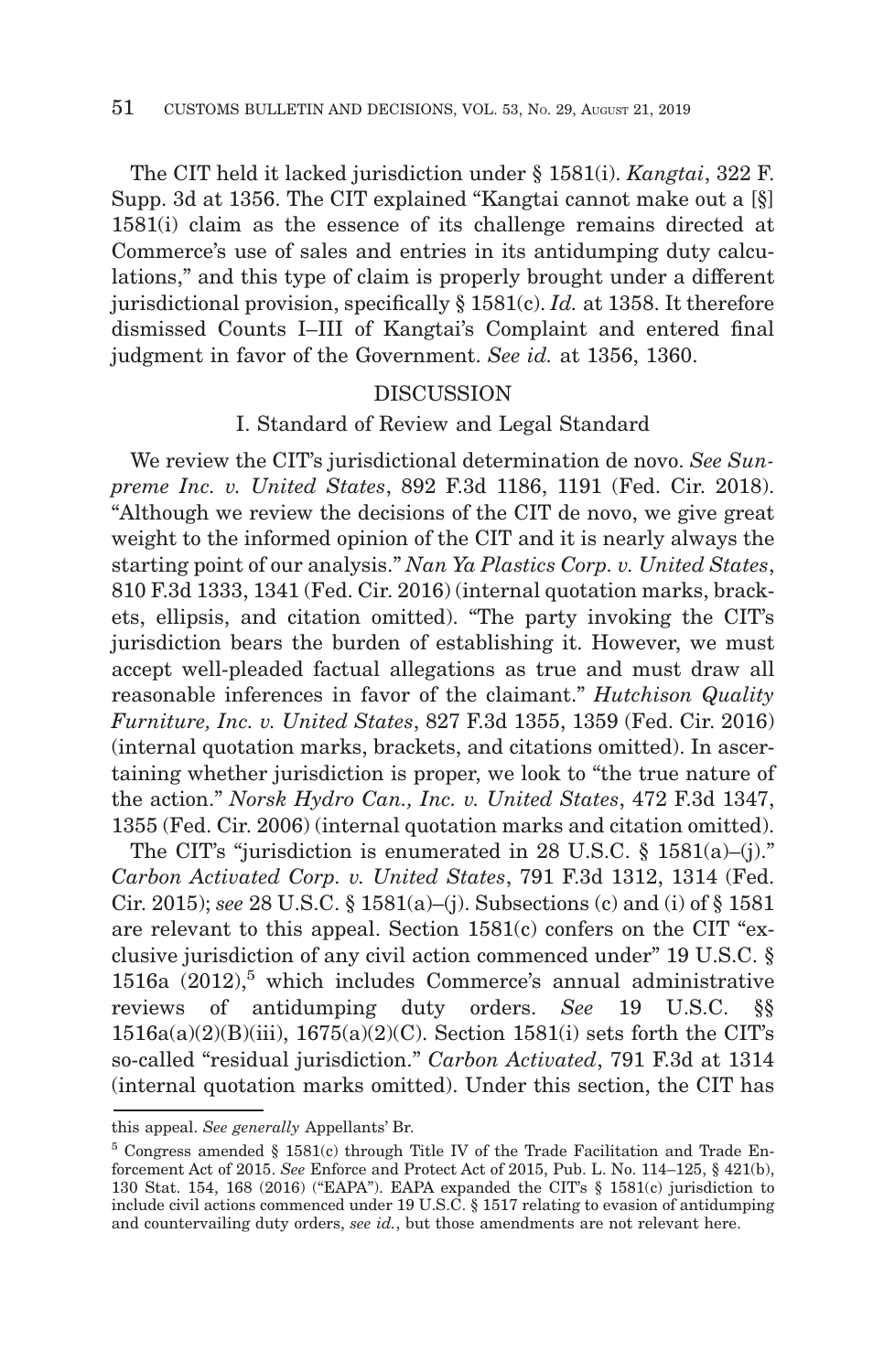exclusive jurisdiction of any civil action commenced against the United States, its agencies, or its officers, that arises out of any law of the United States providing for—

(1) revenue from imports or tonnage;

(2) *tariffs, duties, fees, or other taxes on the importation of merchandise for reasons other than the raising of revenue*;

(3) embargoes or other quantitative restrictions on the importation of merchandise for reasons other than the protection of the public health or safety; or

(4) *administration and enforcement* with respect to the matters referred to in paragraphs  $(1)$ – $(3)$  of this subsection and subsections (a)–(h) of  $[\S 1581]$ .

28 U.S.C. § 1581(i) (emphases added).

The CIT's residual jurisdiction "may not be invoked when jurisdiction under another subsection of § 1581 is or could have been available, unless the remedy provided under that other subsection would be manifestly inadequate." *Sunpreme*, 892 F.3d at 1191 (citation omitted). "Where another remedy is or could have been available, the party asserting § 1581(i) jurisdiction has the burden to show that the remedy would be manifestly inadequate." *Id.* (citation omitted). A remedy is manifestly inadequate if it is "an exercise in futility," meaning it is "incapable of producing any result." *Hutchison*, 827 F.3d at 1362 (internal quotation marks and citation omitted).

> II. The CIT Properly Dismissed Kangtai's Claims for Lack of Jurisdiction

The CIT dismissed Counts I–III of the Complaint for lack of jurisdiction, explaining that "it is clear that the true nature of Kangtai's [C]omplaint aims to challenge Commerce's evaluation of sales in AR 9 and entries in AR 10, a claim properly arising out of [§] 1581(c)." *Kangtai*, 322 F. Supp. 3d at 1356. According to the CIT, the Complaint alleges "that Commerce imposed a liquidation rate that improperly considered already reported sales and entries." *Id.* at 1357. The CIT rejected Kangtai's challenge "that the *sales* made during [the ninth POR]—and considered in AR 9—and then *entered* during [the tenth POR], should have been assigned the AR 9 rate but were improperly liquidated at the AR 10 rate," reasoning instead that "those eighteen *entries* went unreported in AR 10, even though they were entered during [the tenth POR]" based on Kangtai's failure to report them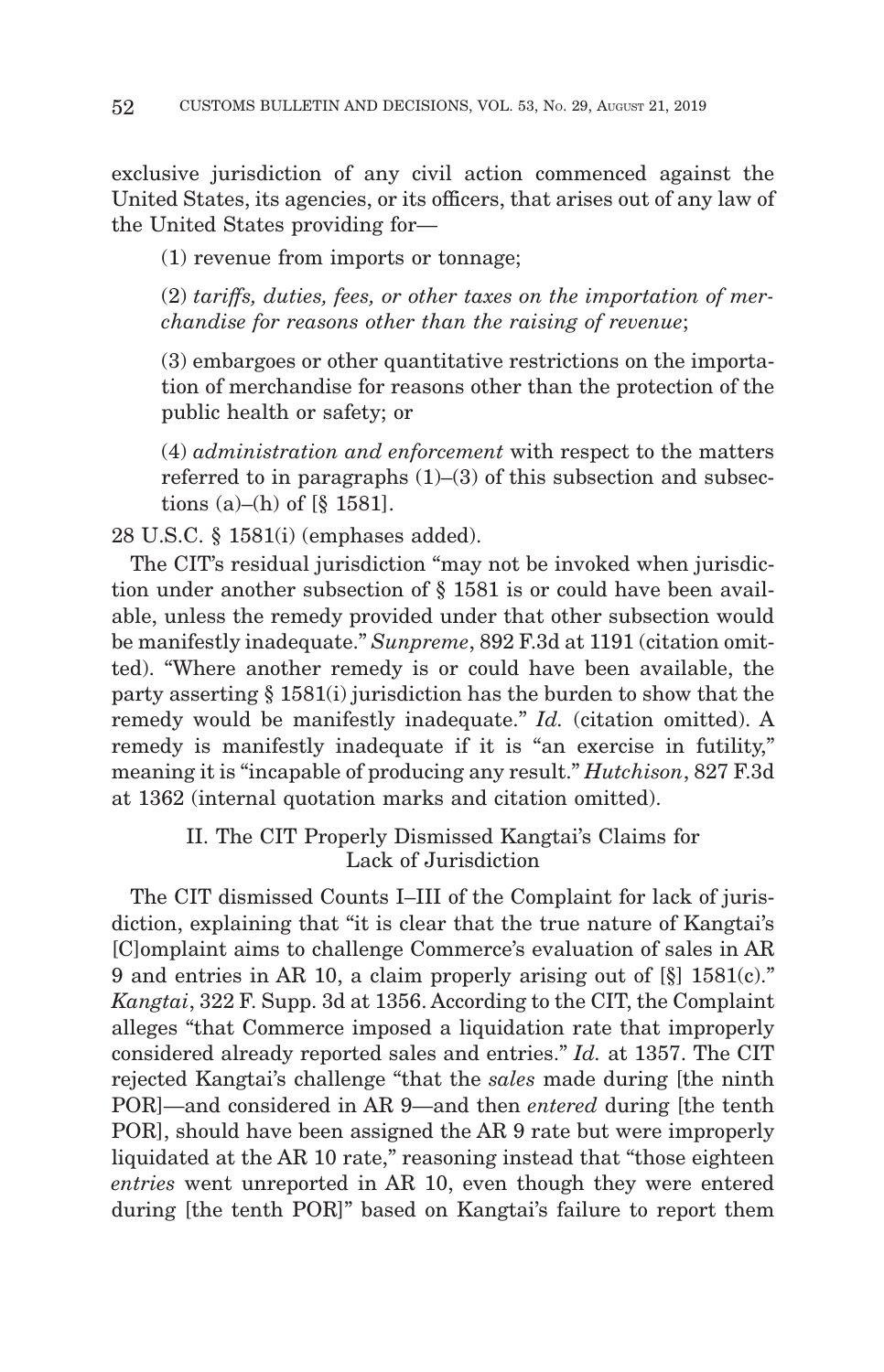after being directed to do so by Commerce. *Id.* The CIT further determined that a remedy under § 1581(c) was not manifestly inadequate because Kangtai was "on notice" that duties would be assessed against its entries based on language in the *AR 9 Final Results* and could have filed "a complaint challenging the results of AR 9." *Id.* at 1358.

Kangtai argues "the CIT erroneously found that Kangtai's Complaint challenged the *AR 10 Final Results* and should therefore have been brought under [§] 1581(c)." Appellants' Br. 20 (italics added) (capitalization modified). Rather, Kangtai maintains that its challenge is to Commerce's liquidation instructions, which it asserts improperly imposed the China-wide entity liquidation rate of 285.63% "upon eighteen sales and the subsequent entries that were fully reported in AR 9." *Id.* at 20–21. Kangtai further avers that any remedy available to it under  $\S$  1581(c) "is manifestly inadequate" because Kangtai already received a zero percent margin in the *AR 9 Final Results*, meaning "there was nothing to appeal" there, and because filing a § 1581(c) action challenging the *AR 10 Final Results* "would not save [its eighteen entries at issue] from being liquidated at the [China]-wide rate." *Id.* at 27. Kangtai's analysis is incorrect.

Kangtai could have sought relief under  $\S$  1581(c) because the true nature of Kangtai's action is a challenge to Commerce's determination to assess antidumping duties on entries, rather than on sales, made during the relevant POR. In its Complaint, Kangtai alleges that "all eighteen . . . entries were governed by AR 9 because the *sales* in question were specifically reviewed and [antidumping duty] margins calculated in AR 9; not AR 10." J.A. 63 (emphasis added). According to Kangtai, Commerce improperly determined these sales were not subject to the AR 9 rate because they were entered during the POR corresponding to AR 10. *See* J.A. 58 ("Only because the sales were invoiced at the end of that period of review (and thus lawfully included therein) but *entered* the United States in the subsequent review were they actually assessed a punitive[ly] high [antidumping duty] margin that bore no relation to the actual[ly] calculated [antidumping duty] rate for those very sales."). The statute requires Commerce to conduct administrative reviews and "determine" the amount of antidumping duties, upon request, for "12-month period[s]." 19 U.S.C.  $\S 1675(a)(1)$ . For antidumping duty proceedings, "an administrative review under this section normally will cover, as appropriate, *entries*, exports, *or sales* of the subject merchandise during the [twelve] months immediately preceding the most recent anniversary month." 19 C.F.R. § 351.213(e)(1)(i) (2019) (emphases added). This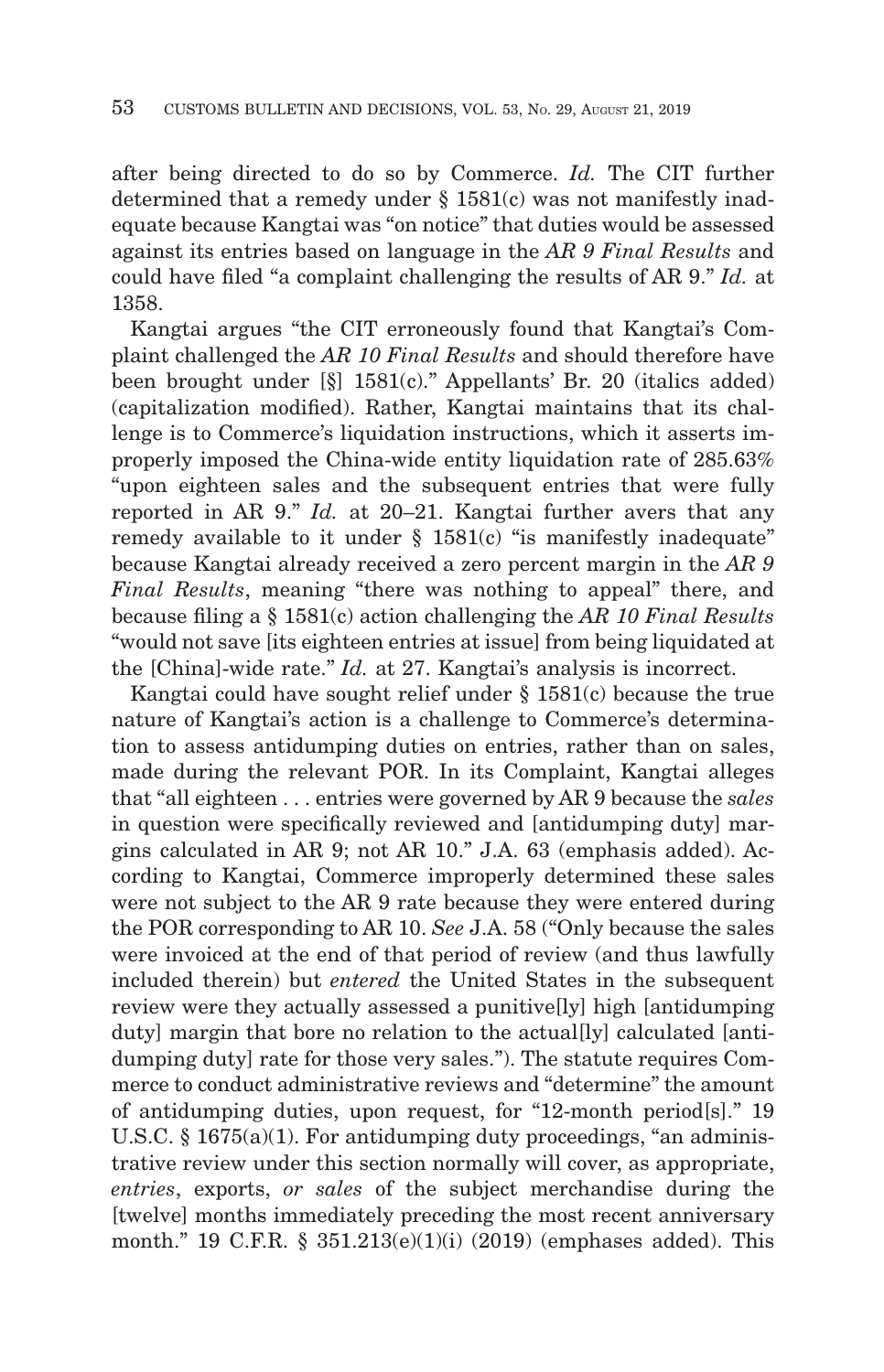regulation affords Commerce flexibility in deciding how to measure the twelve-month POR covered in an administrative review, whether it be based on date of entry, export, or sale. *See id.*

Here, Commerce repeatedly manifested its intent to rely on the date of entry for its assessment of antidumping duties. For instance, during AR 9, Commerce issued questionnaires<sup> $6$ </sup> asking Kangtai to "[r]eport each U.S. sale of merchandise *entered for consumption during the POR.*" J.A. 124 (emphasis added). Although Commerce stated that "for [export price] sales" Kangtai could "report each transaction involving merchandise shipped during the POR," that exception applied only "if [it] do[es] not know the entry dates." J.A. 124. Then, in the preliminary results of both AR 9 and AR 10, Commerce stated its intention to assess antidumping duty rates on *entries* made during the relevant POR, rather than on *sales. Chlorinated Isocyanurates from the People's Republic of China (AR 10 Preliminary Results)*, 81 Fed. Reg. 45,128, 45,129 (Dep't of Commerce July 12, 2016) (prelim. admin. review) ("Upon issuing the final results of this review, [Commerce] shall determine, and [Customs] shall assess, antidumping duties on all *appropriate entries* covered by this review." (emphasis added) (footnote omitted)); *Chlorinated Isocyanurates from the People's Republic of China (AR 9 Preliminary Results)*, 80 Fed. Reg. 39,060, 39,061 (Dep't of Commerce July 8, 2015) (prelim. admin. review) (same). Although Commerce used the phrase "appropriate entries covered by this review," *AR 10 Preliminary Results*, 81 Fed. Reg. at 45,129; *AR 9 Preliminary Results*, 80 Fed. Reg. at 39,061, we conclude this language is sufficiently clear to put Kangtai on notice that Commerce intended that Customs assess duties on entries made during each relevant POR. This is because the respective preliminary results identify the relevant POR and must be read in context of the previously issued questionnaires discussed above. *See AR 10 Preliminary Results*, 81 Fed. Reg. at 45,129 (identifying the POR as "June 1, 2014, through May 31, 2015"); *AR 9 Preliminary Results*, 80 Fed. Reg. at 39,060 (identifying the POR as "June 1, 2013, through May 31, 2014"). Indeed, Commerce's decision to rely on entries accords with its

<sup>6 &</sup>quot;Commerce issues detailed nonmarket economy questionnaires to foreign respondents in the [administrative review] proceedings to gather information from which to calculate dumping margins." *AHSTAC*, 802 F.3d at 1342 n.3 (citing 19 C.F.R. §§ 351.221,  $351.301(c)(1)$ . "These questionnaires are divided into sections: Section A covers general corporate information, including corporate and business structure, affiliations with other companies, and ownership details; Section C covers U.S. sales data; and Section D covers production data. Commerce may issue supplemental questionnaires if additional information is required." *Id.*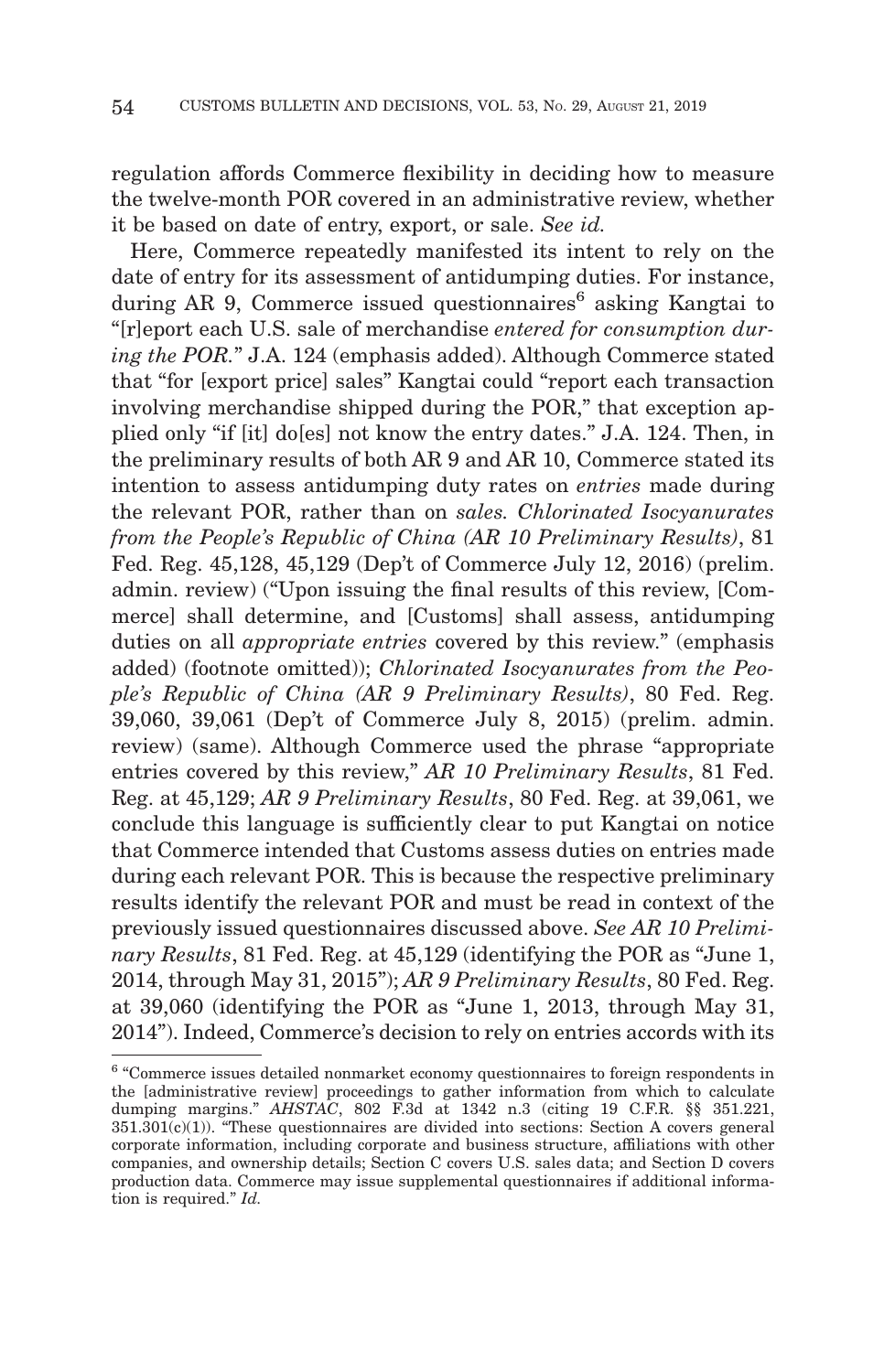standard practice. *See Norsk Hydro*, 472 F.3d at 1350 ("Commerce typically restricts its consideration to entries made during the one year [POR].").7

During the administrative proceedings, Kangtai did not directly challenge Commerce's decision to rely on entries, *see* Reply Br. 17–18; *see also* Oral Arg. at 0:11–1:10, http://oralarguments.cafc.uscourts. gov/default.aspx?fl=2018–2298.mp3, even though it could have, *see* 19 C.F.R.  $\S$  351.309(c)(1)(ii) (stating an interested party may submit a case brief with Commerce within "30 days after the date of publication of the preliminary results of review"),  $(c)(2)$  ("The case brief must present all arguments that continue in the submitter's view to be relevant to [Commerce]'s . . . final results . . . ."). Accordingly, in the *AR 9 Final Results* and *AR 10 Final Results*, Commerce maintained its position that Customs should assess duties "on all appropriate entries of subject merchandise" made during the POR "in accordance with the final results." *AR 10 Final Results*, 82 Fed. Reg. at 4852; *see AR 9 Final Results*, 81 Fed. Reg. at 1168 (providing that Customs should assess duties "on all appropriate entries covered by this review"). Because § 1581(c) confers on the CIT jurisdiction to consider challenges to Commerce's assessment of antidumping duties based on its determination during administrative reviews, *see* 28 U.S.C. § 1581(c); *see also* 19 U.S.C. §§ 1516a(a)(2)(B)(iii), 1675(a)(2)(C), Kangtai could have availed itself of § 1581(c) jurisdiction by challenging Commerce's decision to assess margins on entries in either the *AR 9 Final Results* or *AR 10 Final Results*. 8

Furthermore, Kangtai has failed to meet its burden of demonstrating that relief under  $\S$  1581(c) would have been manifestly inadequate. Not only could Kangtai have challenged Commerce's decision to assess duties on entries in the *AR 9 Final Results* or the *AR 10 Final Results*, Kangtai actually did file a complaint contesting the *AR 10 Final Results*. *See* Compl., *Heze Huayi Chem. Co. v. United States*, No. 1:17-cv-00032-RKM (Ct. Int'l Trade Feb. 15, 2017), ECF No. 7. However, in that litigation, Kangtai alleged only that Commerce

<sup>7</sup> In response to Commerce's questionnaires, Kangtai reported sale date, rather than entry date. *See, e.g.*, J.A. 126, 141–44. Simply because Commerce accepted Kangtai's responses and *calculated* antidumping duty margins based on *sales* made during the POR does not, on its own, undermine the other indications that Commerce was planning to *assess* duties on *entries*. If Kangtai wanted to challenge Commerce's decision to assess duties on entries on the basis that doing so would be at odds with its reliance on sales for calculation purposes, it could have raised that issue to Commerce and then to the CIT in a challenge under § 1581(c), as discussed below.

 $8 \text{ In at least three cases, the CIT has considered similar challenges under its $1581(c) }$ jurisdiction. *See Watanabe Grp. v. United States*, 34 C.I.T. 1545, 1548–49 (2010); *Corus Staal BV v. United States*, 387 F. Supp. 2d 1291, 1295, 1300–04 (Ct. Int'l Trade 2005); *Helmerich & Payne, Inc. v. United States*, 24 F. Supp. 2d 304, 306, 311–13 (Ct. Int'l Trade 1998).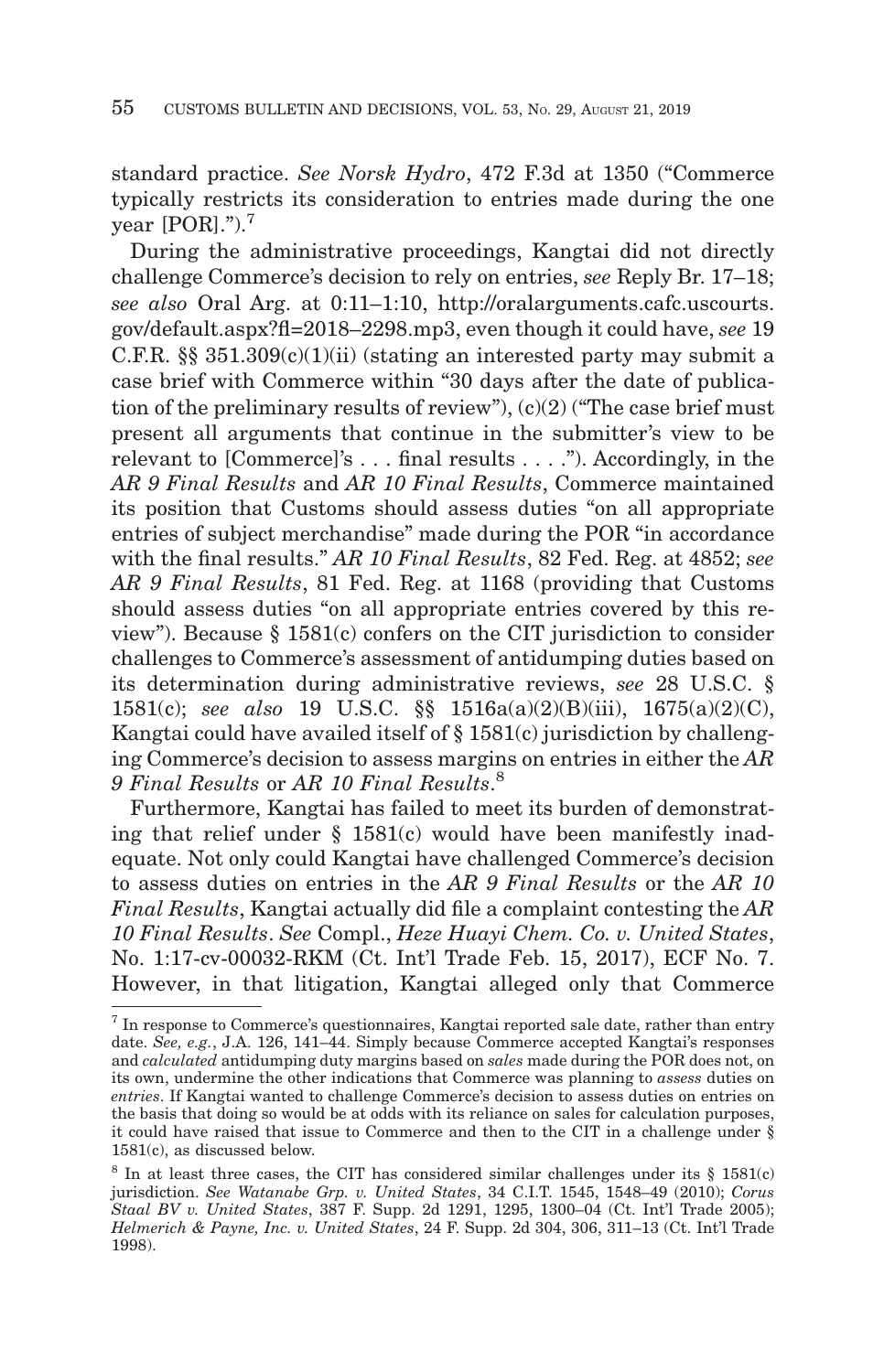improperly calculated its antidumping duty rate, *see id.* ¶¶ 15–20 (arguing that Commerce improperly selected a surrogate country and certain surrogate financial ratios), but did not challenge Commerce's decision to assess duties on entries made during the POR, *see generally id.* When a party files an action challenging Commerce's final results in an administrative review of an antidumping duty order, it may seek a statutory injunction from the CIT, thereby preventing liquidation of its entries while the litigation is pending. *See* 19 U.S.C. § 1516a(c)(2) (explaining the CIT "may enjoin the liquidation of some or all entries of merchandise covered by a determination of . . . [Commerce] . . . upon a request by an interested party for such relief and a proper showing that the requested relief should be granted under the circumstances"). Had Kangtai filed suit and alleged that Commerce should have provided that its AR 9 and AR 10 decisions applied to all entries on sales made during the POR, even if the entries occurred later, it could have timely sought an injunction to prevent liquidation of all eighteen entries of subject merchandise until the CIT could resolve the merits of Kangtai's position. *See id.* Because filing an action could have provided Kangtai the very relief it now seeks—the prevention of liquidation at an improper rate, *see* J.A. 65—we cannot say that a remedy under § 1581(c) would have been "an exercise in futility" and therefore manifestly inadequate, *Hutchison*, 827 F.3d at 1362. Thus, the CIT lacked § 1581(i) jurisdiction over Counts I–III of Kangtai's Complaint.

We find Kangtai's counterargument that "the CIT misapplied the standard of review" and drew factual "inferences in favor of the" Government, rather than Kangtai, unavailing. Appellants' Br. 17 (capitalization modified). Specifically, Kangtai criticizes the CIT's characterization of Commerce's request for information in its Section C questionnaire for U.S. sales, *see id.* at 17–18; however, the CIT's recitation of the facts simply quoted from Commerce's questionnaire, *see Kangtai*, 322 F. Supp. 3d at 1354 ("Commerce issued a questionnaire to Kangtai during AR 9 requesting that Kangtai 'prepare a separate computer data file containing each sale made during the POR' and '[r]eport each U.S. sale of merchandise entered for consumption during the POR."" (quoting J.A. 124)). We do not detect error in the CIT's reliance on the record documents. Here, the CIT properly recognized that Commerce's Section C questionnaire sought entry dates, and, alternatively, sale dates. Although "only uncontroverted factual allegations are accepted as true for purposes of" deciding a motion to dismiss for lack of subject matter jurisdiction, *Cedars-Sinai Med. Ctr. v. Watkins*, 11 F.3d 1573, 1583 (Fed. Cir. 1993) (citations omitted), it is certainly uncontested that the questionnaire